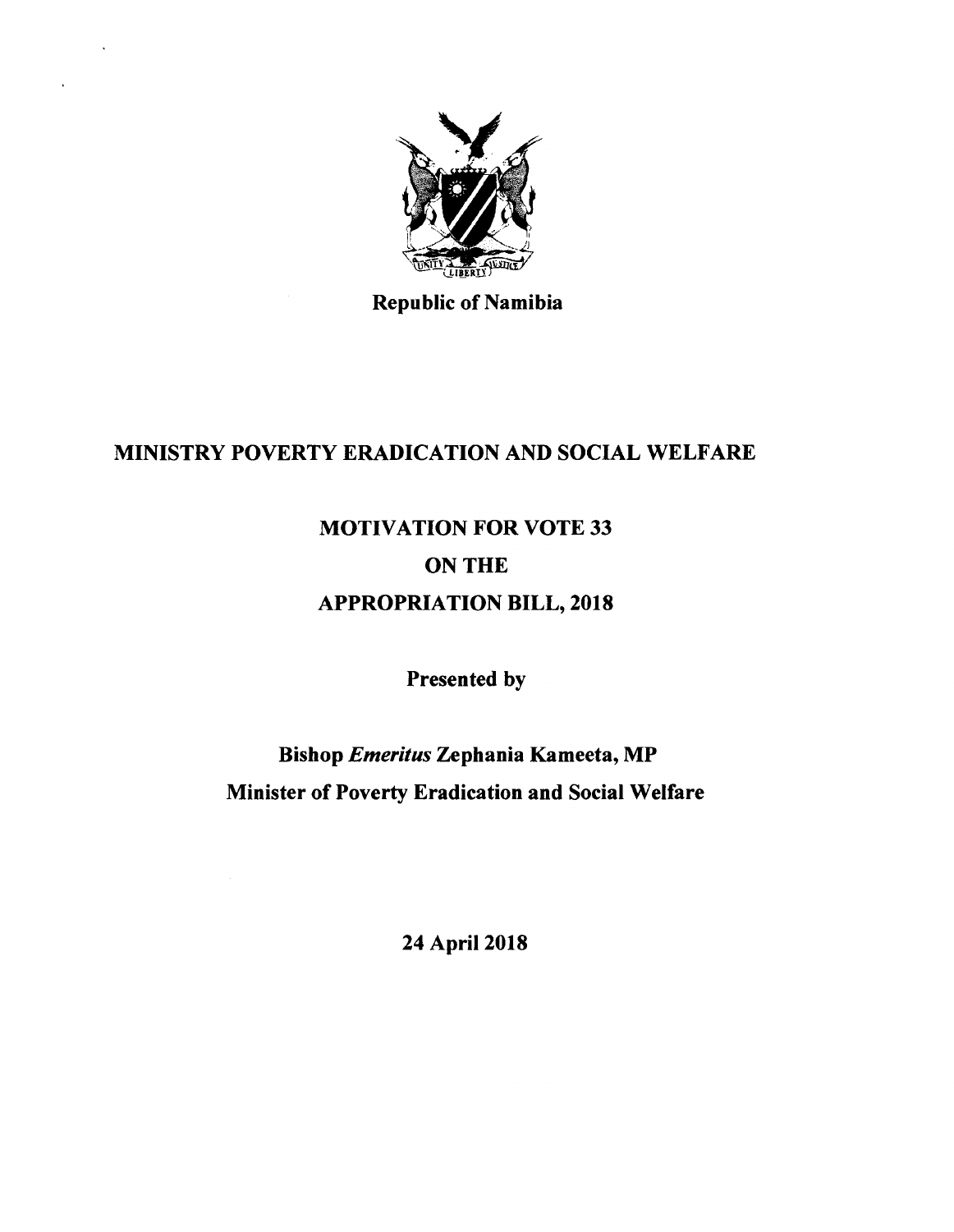## **Our** vision

*A caring and inclusive nation which ensures access to basic social services and dignity for all Namibians.*

## **Our** mission

*To initiate, implement and coordinate social development programmes to promote the well-being of the poor and the vulnerable in a dignified manner.*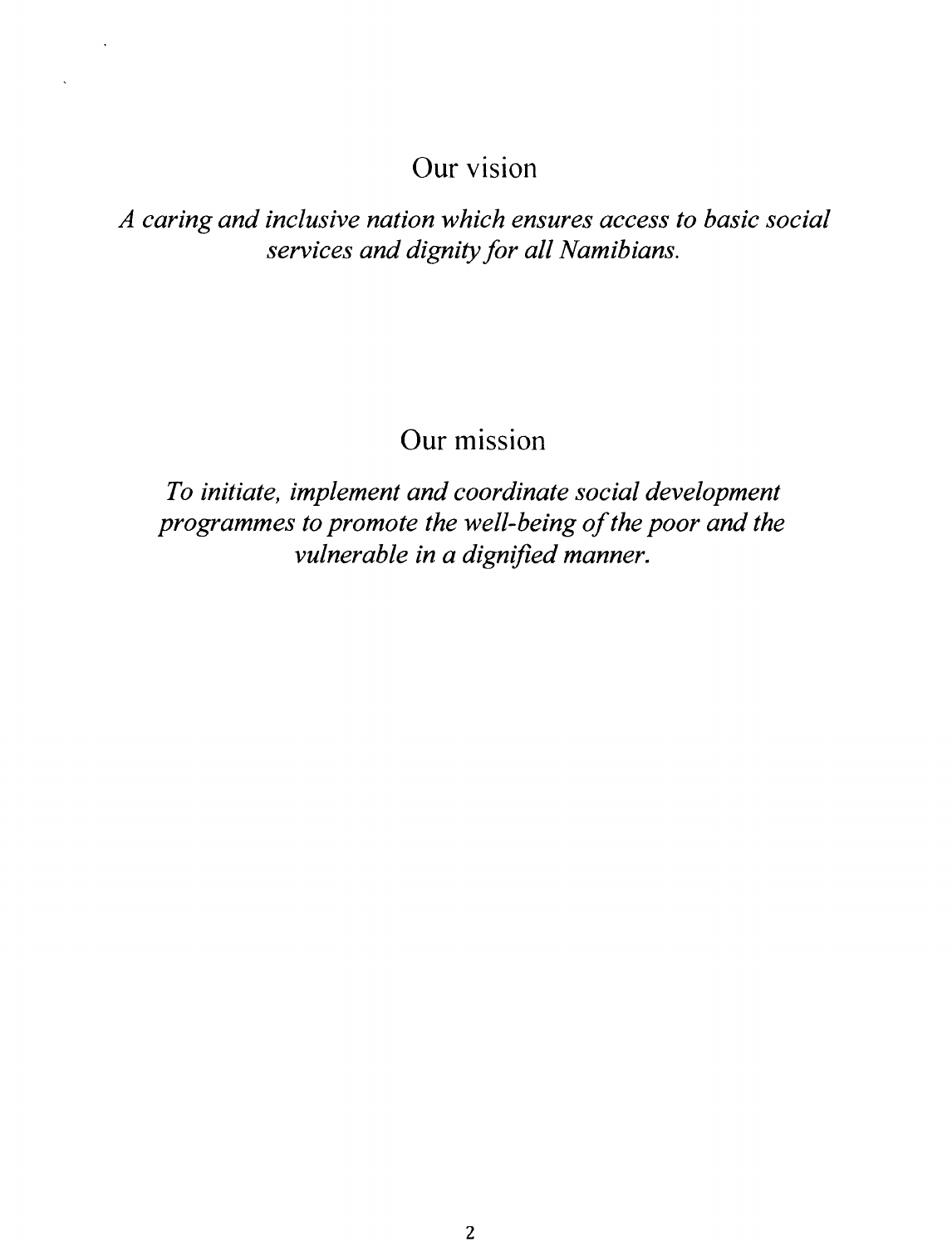## Honourable Chairperson of the Whole House Committee Honourable Members:

- 1. It is my honour and privilege that I rise this afternoon to introduce to this august House the budget for Vote 33 , Ministry of Poverty Eradication and Social Welfare for the *2018/19* Financial Year for support, consideration and approval.
- 2. Vote 33 budget appropriation for *2018/19* Financial Year, amounts to Three Billion, Four Hundred Thirty Nine Million, and Thirteen Thousand, Namibia Dollars (N\$3,439,013,000); And over the 2018/19- *2020/21* MTEF period, the estimated allocation for Vote 33 amounts to Ten Billion, Three Hundred Fifty Six Million, Four Hundred and Fifty Three Thousand Namibia Dollars (N\$10,356,453,000).
	- 3. Allow me at the onset to thank the Honourable Calle Schlettwein, Minister of Finance and Hon. Obeth Kandjoze, Minister of Economic Planning and Director General of the National Planning Commission; and your teams, for the preparation and presentation of the budget, given the dire challenging fiscal circumstances.

#### Honourable Chairperson of the Whole House Committee,

4. Given the adverse global economic environment that also has a negative bearing on the local economy, I believe we can continue to *"do more with less"* resources and focus on the effective implementation of programmes that are essential to lift our people out of extreme poverty.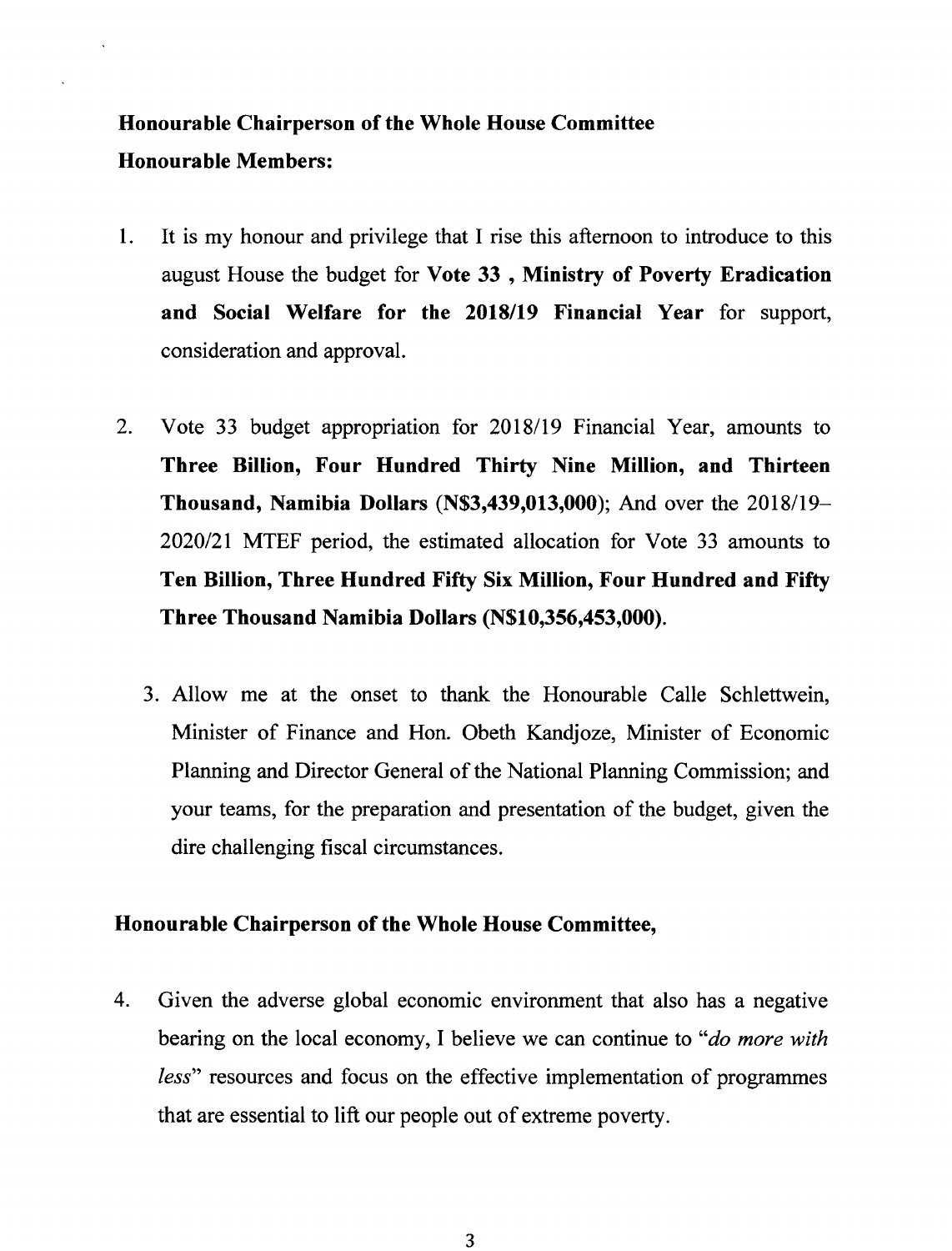- 5. The budget allocations of the Ministry of Poverty Eradication and Social Welfare takes into consideration the national call to eradicate poverty in line with the National Development Plan 5 (NDP 5) the Harambee Prosperity Plan (HPP) and the Implementation Plan of the Blueprint on wealth redistribution and poverty eradication.
- 6. The Ministry of Poverty Eradication and Social Welfare remains committed to the effective execution of its mandate, which is *to initiate, implement and coordinate social development programmes aimed at eradicating poverty and promoting the well-being of all Namibians".*

### **Honourable Chairperson of the Whole House Committee Honourable Members,**

- 7. The Budget of the Ministry of Poverty Eradication and Social Welfare is clustered under three MTEF programmes, as follow:
	- Programme 1: Provision of Social Protection
	- Programme 2: Strategy Formulation and Monitoring, and
	- Programme 3: Policy Co-ordination and Support Services;
- 8. I will now present the 2018/19 budget allocation to the Ministry of Poverty Eradication and Social Welfare, while elaborating on the activities, achievements attained during the *2017/18* financial year and the requested allocation for each of the above mentioned programmes.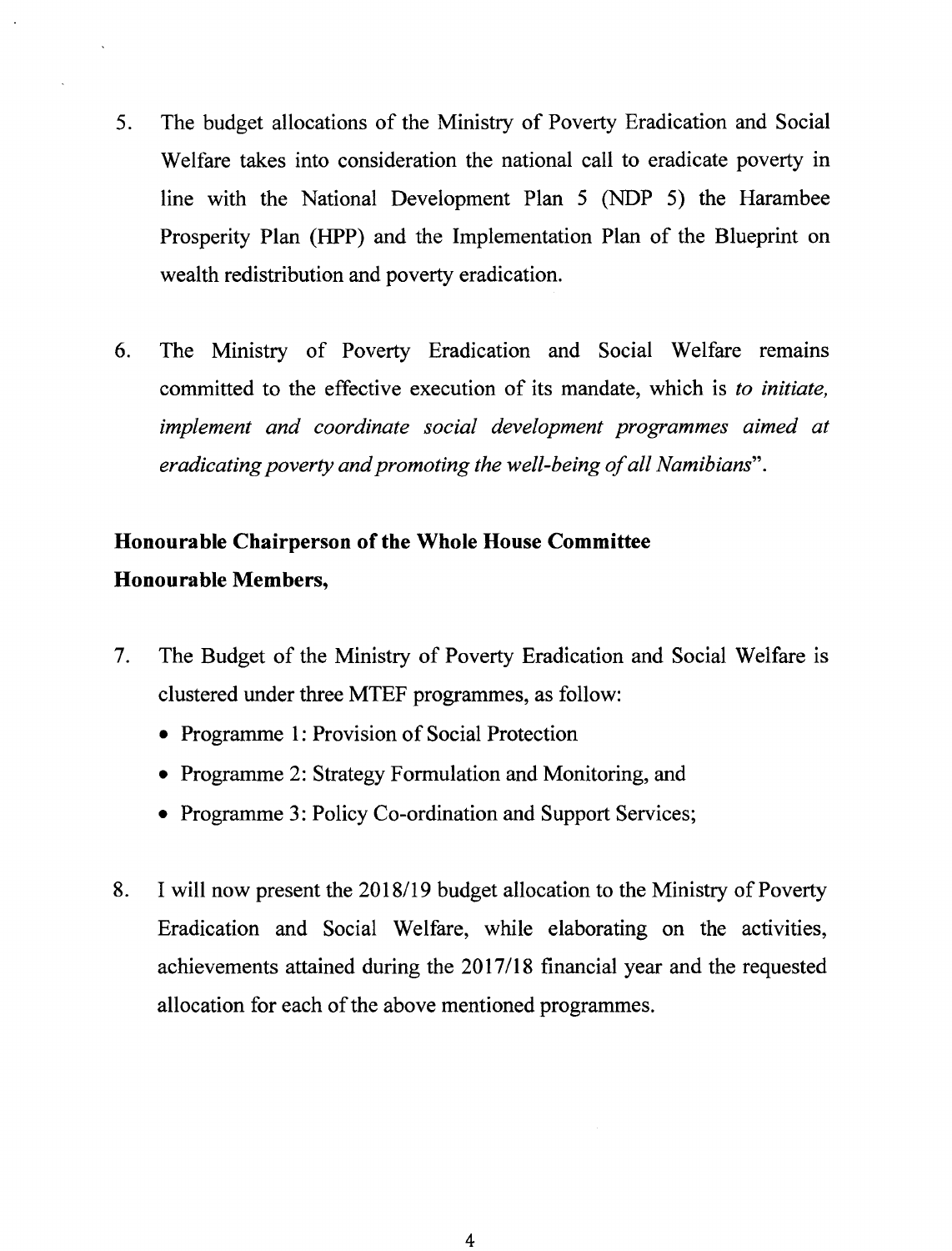#### **Programme 1: Provision of Social Protection**

- 10. Social protection is one of the core programmes of the Ministry of Poverty Eradication and Social Welfare. The main purpose of this programme is to administer social grants to eligible Namibians who have attain the age of 60 and Namibians with disabilities who are between the age of 16 and 59.
- 11. The Ministry is committed to increase the coverage for the social grants in order to reach all eligible beneficiaries. In this regard, the Ministry recorded an overall increase in the number of social grant recipients from 204,621 beneficiaries in *2016/17* to 211,447 during the *2017/18* financial year. The Old Age Grant beneficiaries increased from 165,376 to 170,386, and the Disability Grant beneficiaries, increased from 39,245 to 41,061 during the period under review. Furthermore, the Ministry has implemented the increment of the social grants from N\$I,100 to N\$I,200 per month, for the *2017/18* financial year.
- 12. As the result of the announced increase in the budgetary allocation for social assistance by the Minister of Finance, the social grants administered by the Ministry of Poverty Eradication and Social Welfare will be increased by N\$50 per month to reach N\$1,250 per month, during the *2018/19* financial year.
- 13. In order to effect the social grant payment to the eligible recipients, the Ministry utilizes three different payment modes; through the banks, Nampost and cash distributor, which is Epupa Investment Technology. In our strive to bring services closer to our people, the number of pay-points for the cash payment mode were increased from 1,347 in *2016/2017* to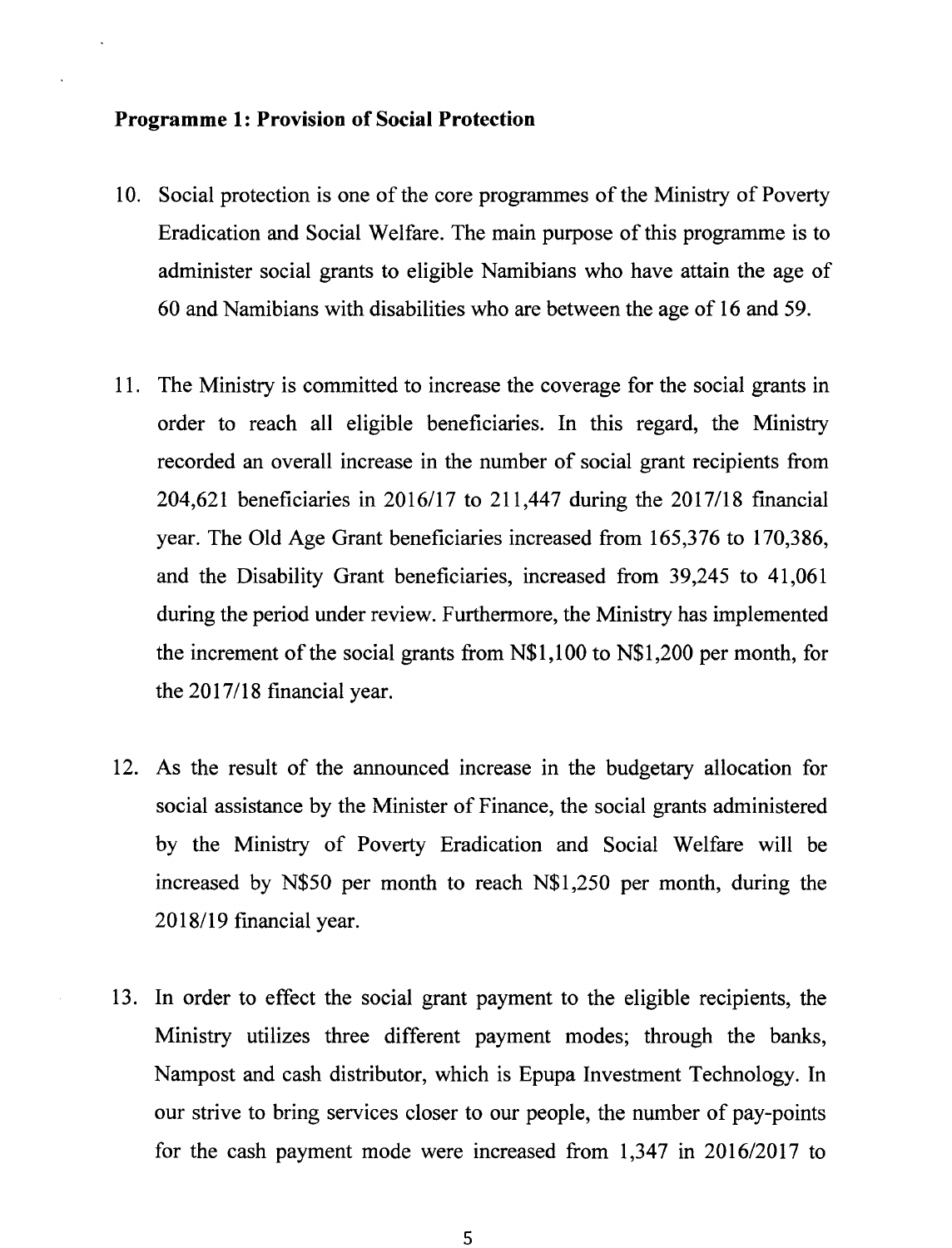reach 1,388 at the present. The Ministry has therefore allocated an amount of **Seventy Seven Million Namibian Dollars, N\$77 million** for the 2018/19 financial year, to facilitate the provision of these services.

- 14. During this financial year, an amount of Three **billion, One Hundred and Seventy Million Namibian Dollars, (N\$3,170,OOO,OOO)**is allocated to social assistance transfers to old age and disability grant beneficiaries. As a proportion of the Vote allocation, social grants make up **92**% of the Ministry's total budget allocation. An amount of Twenty **Six Million Two Hundred and Twenty Seven Namibian Dollars (N\$26,227,OOO)** is allocated to the administration of social grants.
- 15. The Ministry pays a maximum of **N\$3,200** funeral cover per beneficiary, to ensure that social grant beneficiaries are accorded a dignified burial. A total 0[7,526 funeral claims were registered during the *2017/18* financial year.
- 16. The Ministry has previously contracted a service provider to administer the payment of funeral cover claims to the undertakers. As a cost saving measure, the Ministry will directly handle payments to the undertakers effective from the 01 August 2018, upon the expiry of the contract on the 31 July 2018. The Ministry has allocated an amount of **Fifty Six Million Namibian Dollars (N\$56 million)** for funeral benefits.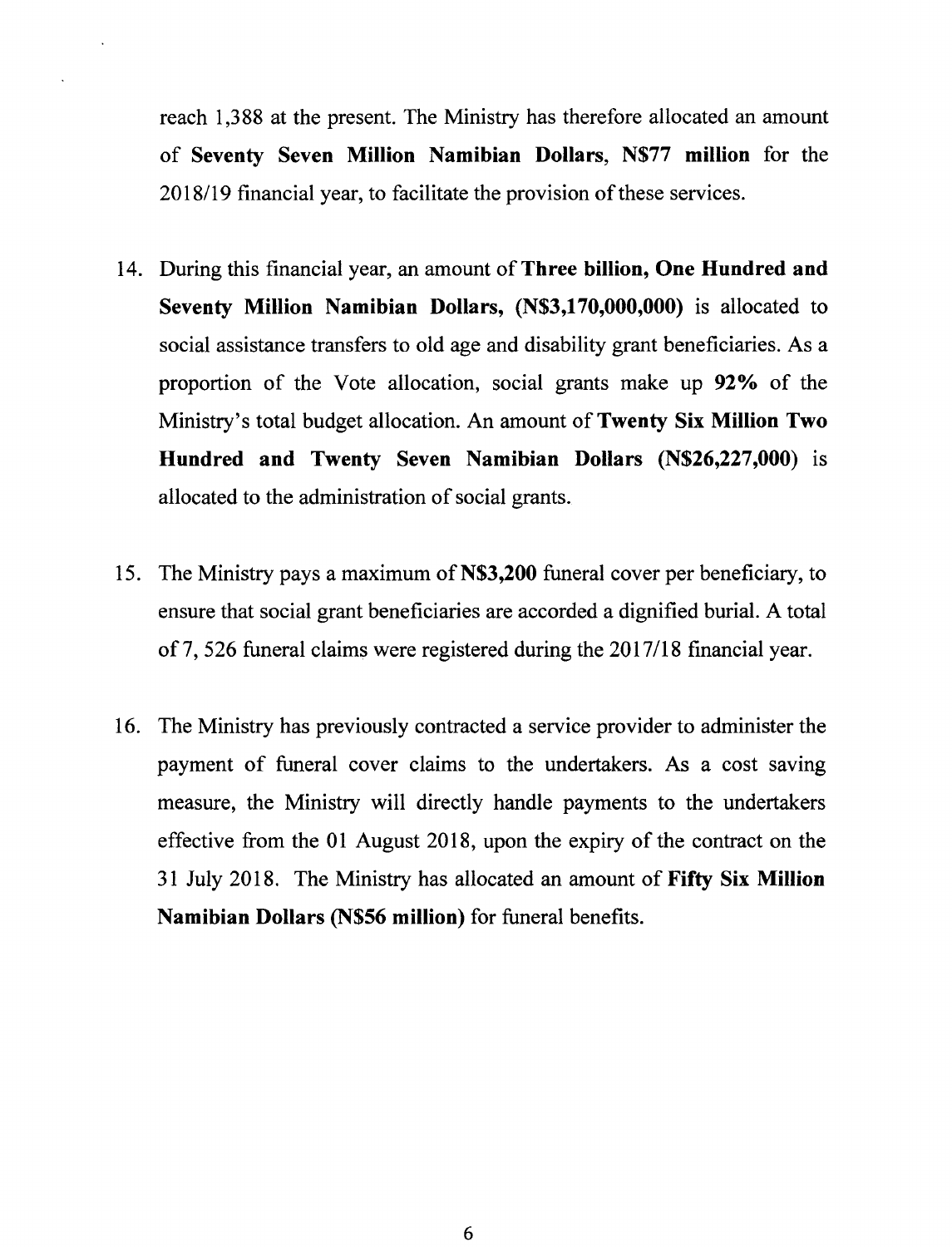### Honourable Chairperson of the Whole House Committee Honourable Members

- 17. The second main activity under Programme one (l) is poverty eradication programmes, which include the food bank management programme.
- 18. The Ministry continued with the provision of dry food parcels to identified beneficiaries in the Khomas region during the *2017/18* financial year. The number of food bank beneficiaries in the Khomas region reduced from an initial 22,354 households to 15,158 to date. The reduction was a result of the streamlining of eligibility criteria for the identification of food bank beneficiaries by the Ministry, in order to cater for the people who are most affected by hunger poverty. The Ministry through the Multi-Disciplinary Research Centre (MRC) of the University of Namibia (UNAM) conducted an assessment of the food bank pilot programme in the Khomas region. The results of the assessment confirmed the positive impact made by the food bank in the lives of many who could not afford food items previously.
- 19. The Ministry started with the process of rolling out the food bank programme to other regions of the country during the *2017/18* financial year. The training of street committee members and identification of eligible beneficiaries were started in the Hardap and *1*lKharas regions based on the refined and streamlined criteria. The Ministry has utilized an amount of Seventy Nine Million and Seven Hundred Thousand Namibian Dollars (N\$79,7 million) for the provision of food to identified beneficiaries during the period under review. For the *2018/19* financial year an amount of Fifty Two Million Three Hundred and Nineteen Thousand Namibian Dollars (N\$S2,319,OOOmillion) is allocated to the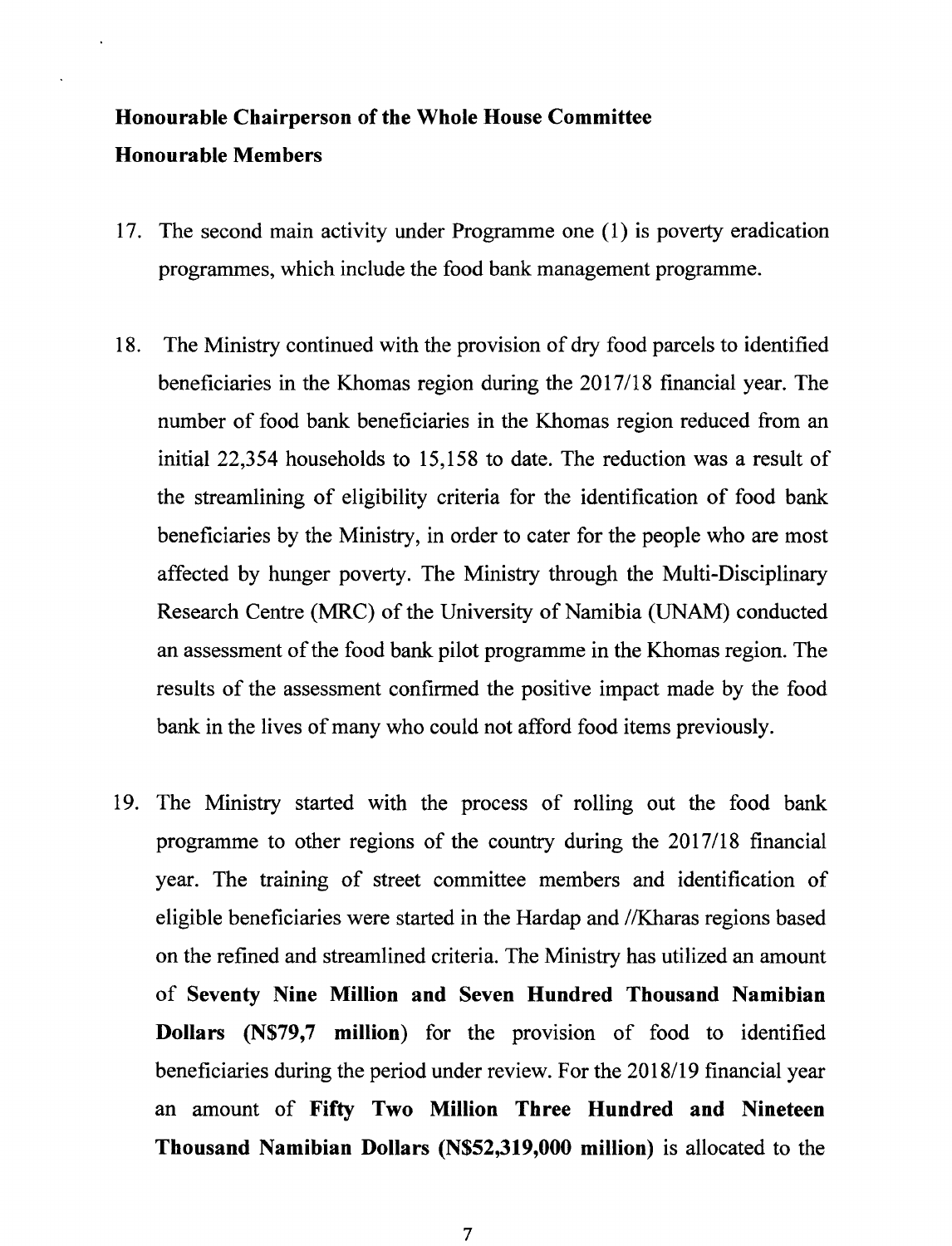acquisition of food parcels. An additional amount of **Fifteen Million Two Hundred Forty One Thousand Namibian Dollars (N\$15,241,000)** IS allocated to the administration of the food bank programme.

20. The Ministry will therefore continue with the cost cutting measures to ensure that only those in dire need of food are registered. This process has already started in the Khomas region, where the street committee members are re-registering beneficiaries using the new stringent criteria.

#### **Honourable Chairperson of the Whole House Committee Honourable Members**

- 21. The Ministry has received cash donations of **Two Million Nine Hundred Fifty Seven Thousand and Five Hundred Namibia Dollars (N\$2,957,500)** and in- kind donations valued at **One Hundred and Twenty Thousand Namibian Dollars (N\$120 000.00)** during the *2017/18* financial year. The in-kind donations, mainly food items, were channeled to needy people through soup kitchens, kindergartens and other charity organizations; as we value and recognize their contribution to poverty eradication efforts in the country.
- 22. During the *2017/18* Financial Year, the Ministry has donated food items to Twenty (20) Welfare Organizations and individuals valued at **One Hundred Ninety Two Thousand, Five Hundred and Thirty Four Namibia Dollars (N\$192,534.00).** I am determined to ensure that the cash donations will be made available to eligible beneficiaries to enable them to engage in sustainable socio-economic projects, during the current financial year.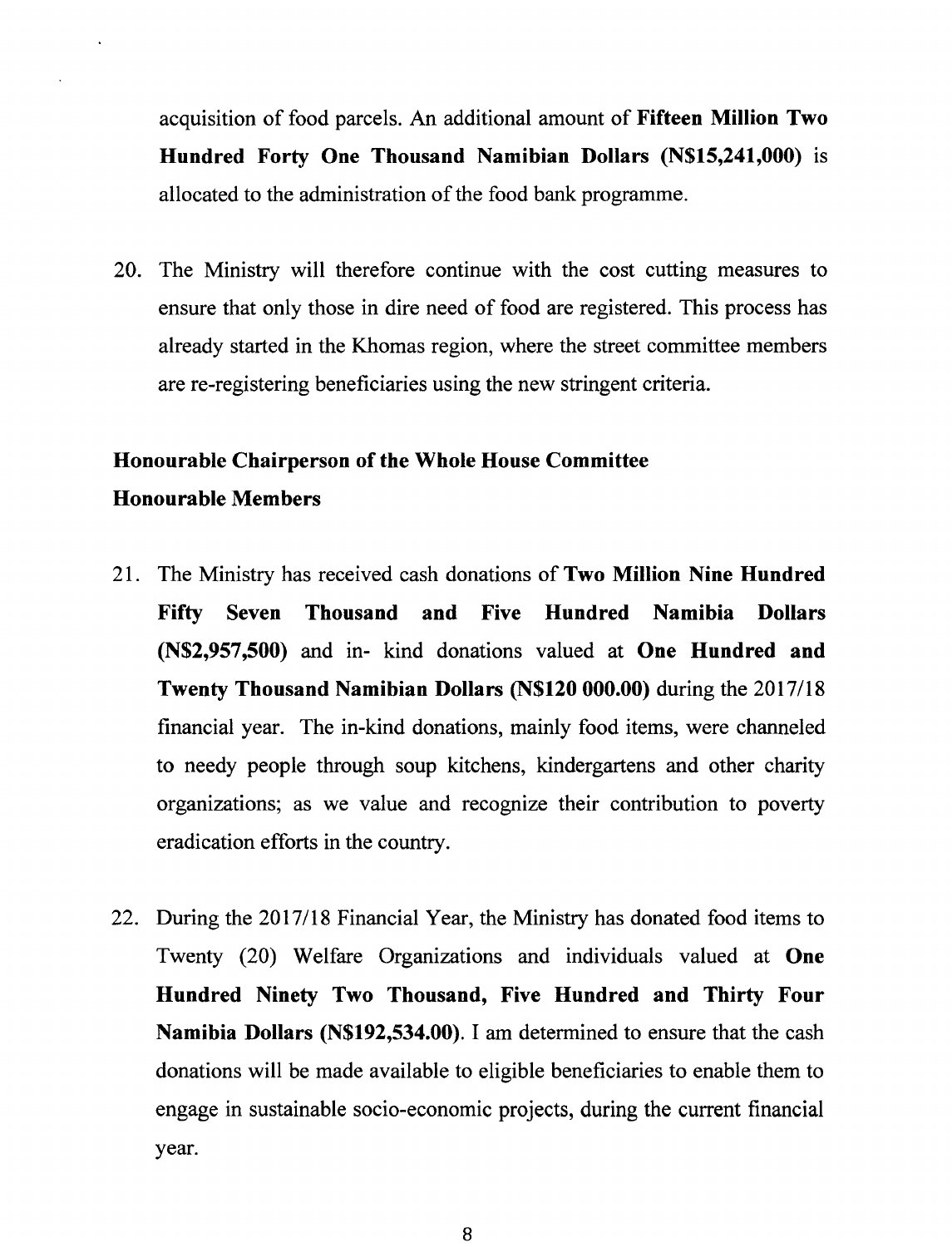23. The Ministry is requesting an amount of **Three Billion, Three Hundred Twenty Nine Million, Two Hundred and Twenty Seven Thousand Namibia Dollars (N\$3,329,227,OOO)** to implement the activities under Programme one (1), during the 2018/19 Financial Year.

**Honourable Chairperson of the Whole House Committee Honourable Members:**

#### **Programme 2: Strategy Formulation and Monitoring**

- 24. Under this programme, the Ministry oversees the coordination of the implementation of activities under the Blueprint on wealth redistribution and poverty eradication and the Zero Hunger Strategy Roadmap.
- 25. The Ministry conducted popularization workshops for the Blueprint and its Implementation Plan, covering all the regions. The Ministry started with the implementation of the activities under the Blueprint as per the implementation plan. These activities are being implemented in collaboration with the Ministries of Urban and Rural Development; Agriculture, Water and Forestry; Labour, Industrial Relations and Employment Creation; Higher Education, Training and Innovation; and Gender Equality and Child Welfare.

9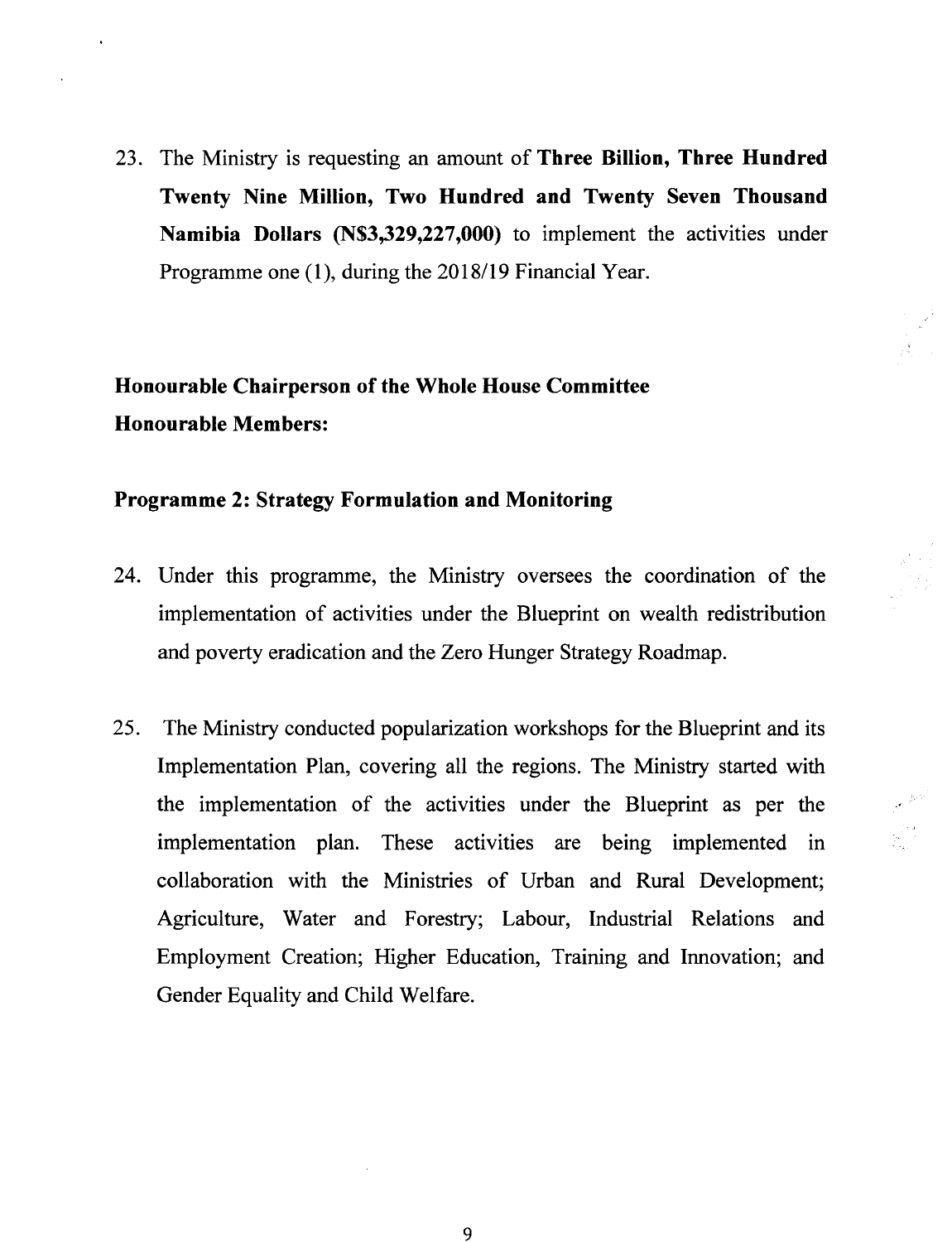- 26. The Ministry has started with the development of a comprehensive monitoring and evaluation framework to fast tract and monitor the implementation of the activities under the Blueprint and the Zero Hunger Strategy Roadmap.
- 27. The Ministry has embarked on a social protection reform process, to strengthen, expand and consolidate the social protection systems in the country. Through this process, the Ministry will ensure an inclusive social protection system that will cater for those that are excluded by the current system; consolidate the fragmented systems and the development of a national social protection policy.
- 28. A roadmap was developed during a social protection seminar, the Ministry hosted during the period under review. The Ministry, with the assistance of the European Union, is in a process of recruiting a social protection expert to assist with the social protection reform. The process of investigating the feasibility of a social single registry for an integrated social protection system was started during the *2017/18* financial year.
- 29. The Ministry of Poverty Eradication and Social Welfare together with the Ministry of Higher Education, Training and Innovation has embarked on the development of an Entrepreneurship Development Programme, well known as Empretec, during the *2017/18* financial year. The programme is designed to provide training and mentorship to Small and Medium Enterprises (SMB), to assist them with business formation and enhance employment creation and reduce poverty. The programme targets the extremely poor, unemployed youth, unemployed women (the expected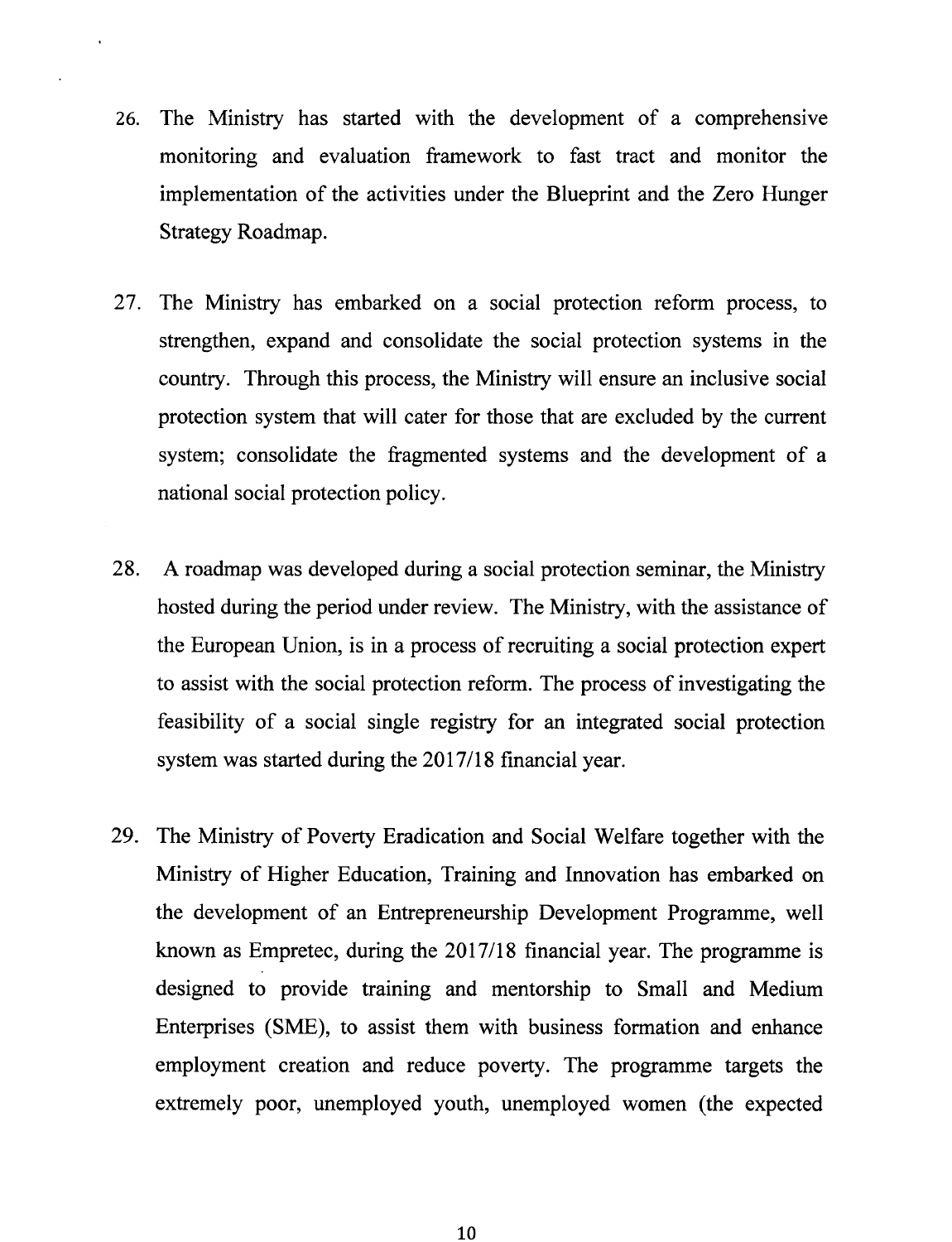majority beneficiaries), and the unemployed from the marginalized groups and communities countrywide.

- 30. The Ministry of Industrialization, Trade and SME Development will be the implementing agency of this programme. The implementation plan for the Empretec programme will be tabled in Cabinet by the end of April 2018.
- 31. The Ministry requests an allocation of **Four Million, Six Hundred and Ninety Five Thousand Namibia Dollars (N\$4,695,OOO)**for the activities under Programme 2 for the 2018/19 financial year.

### **Honourable Chairperson of the Whole House Committee Honourable Members**

#### **Programme 3: Policy Coordination and Support Services**

- **32.** This programme includes activities related to policy supervision, administration of support services, financial and human resources management, and other auxiliary services to other functions of the Ministry. The Ministry together with the Public Service Commission will ensure that key positions are filled during the current financial year to ensure effective service delivery.
- 33. For the execution of the activities under this programme, an amount of **Thirty Seven Million Five Hundred and Thirty One Thousand Namibia Dollars (N\$37,531,OOO)**is requested during the *2018/19* financial year.